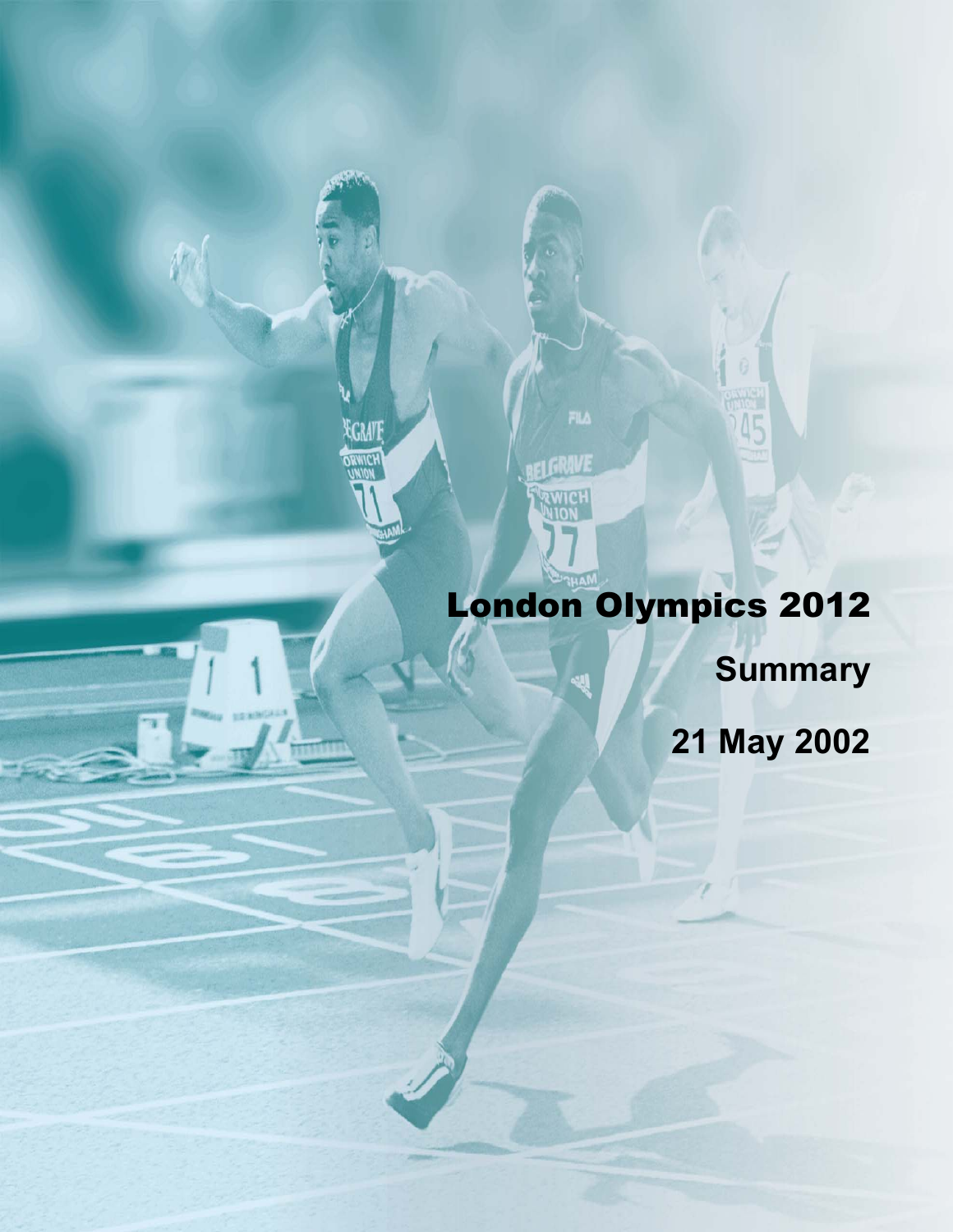

**London Olympics 2012 Costs and Benefits**

**Summary** 

# Table of Contents

# [SUMMARY](#page-2-0) 2

| S <sub>1</sub> | The brief                                                        | $\overline{2}$ |
|----------------|------------------------------------------------------------------|----------------|
| S <sub>2</sub> | The physical proposal                                            | $\overline{2}$ |
| S <sub>3</sub> | The scale of a London Olympics                                   | $\overline{2}$ |
| S <sub>4</sub> | Practical implications of a London Olympics                      | 3              |
| S <sub>5</sub> | Organisation and delivery                                        | 4              |
| S <sub>6</sub> | Financial appraisal                                              | 4              |
| S <sub>7</sub> | <b>Risk</b>                                                      | 5              |
| $S_8$          | Quantified costs and benefits                                    | 6              |
| S <sub>9</sub> | Unquantified benefits and legacies                               | $\overline{7}$ |
| S 10           | Olympic developments and regeneration                            | 8              |
| S 11           | Experience from Sydney & Atlanta in quantifying the indirect and |                |
|                | non-financial benefits                                           | 8              |
| S 12           | Postponing a bid until 2016 or later                             | $9\,$          |
| S 13           | Timetable                                                        | 10             |
| S 14           | Bidding & losing                                                 | 10             |
| S 15           | Conclusions                                                      | 11             |
| S 16           | The next steps                                                   | 12             |
|                |                                                                  |                |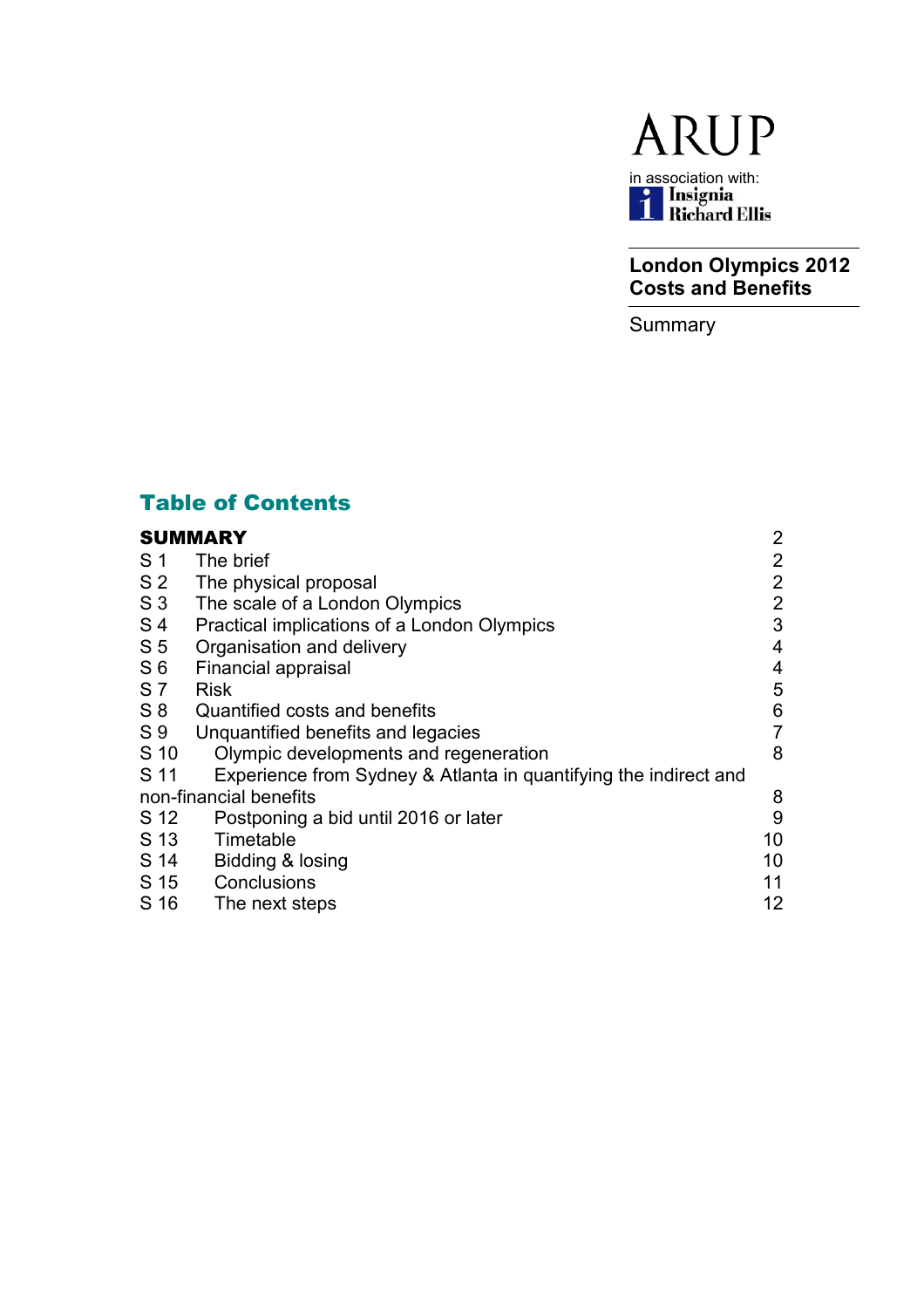# <span id="page-2-0"></span>SUMMARY

#### S 1 The brief

This study assesses the cost and benefit implications of bidding for and staging the Olympic and Paralympic Games in London in 2012. The study was undertaken by Arup in association with Insignia Richard Ellis and was commissioned by a 'Stakeholders Group' comprising the Government, the Mayor of London (GLA), the London Development Agency (LDA), the British Olympic Association (BOA), UK Sport, and Sport England. The brief, issued in January 2002 required the analysis to include an assessment of the physical development requirements of the Games, including sports facilities, infrastructure, the wider economic and other impacts, legacy issues, an assessment of the bidding process, and the implications of not bidding for 2012 but delaying until a later date.

Arup has prepared an outline proposal for a 'specimen' Olympic Games for appraisal purposes only. We have aimed to ensure that to the best of our ability the issues are understood, that all costs and benefits are included in the analysis, and that the proposal presented and analysed represents the current consensus on what the content should be. The study has not included consultation except where it has been necessary to inform our assessment of the costs and benefits, though we have throughout been guided by the project Steering Group comprising representatives from the 'Stakeholders Group' organisations above.

## S 2 The physical proposal

The brief stipulates that the Olympic Village, main stadium, warm-up track, and many of the other facilities be located in the Lower Lee Valley, East London. The locations for most of the other venues are also stipulated and follow the conclusions of the BOA draft report in December 2000.

#### S 3 The scale of a London Olympics

Even for a city the size and wealth of London, an Olympic Games would be a huge logistical undertaking:

- $\bullet$ 11 000 athletes would compete in 300 events during the 16 days of the Games.
- - They would be supported by 5000-6000 coaches and officials, and attended by 4000-5000 members of the "Olympic family".
- $\bullet$ Over 7000 sponsors would attend the Games.
- $\bullet$  4000 athletes and 2500 officials would participate over 12 days in the Paralympics, which is equivalent in size to the Commonwealth Games.
- $\bullet$  20 000 of the world's newspaper, radio, television, and internet journalists would cover the events and require state-of-the-art communications facilities throughout.
- - Over 9 million tickets would be sold, equating to nearly half a million spectators a day travelling to events in and around London.
- $\bullet$  Staging the Games would involve 63 000 operational personnel, of whom 47 000 will be volunteers, many as stewards, marshals, and drivers.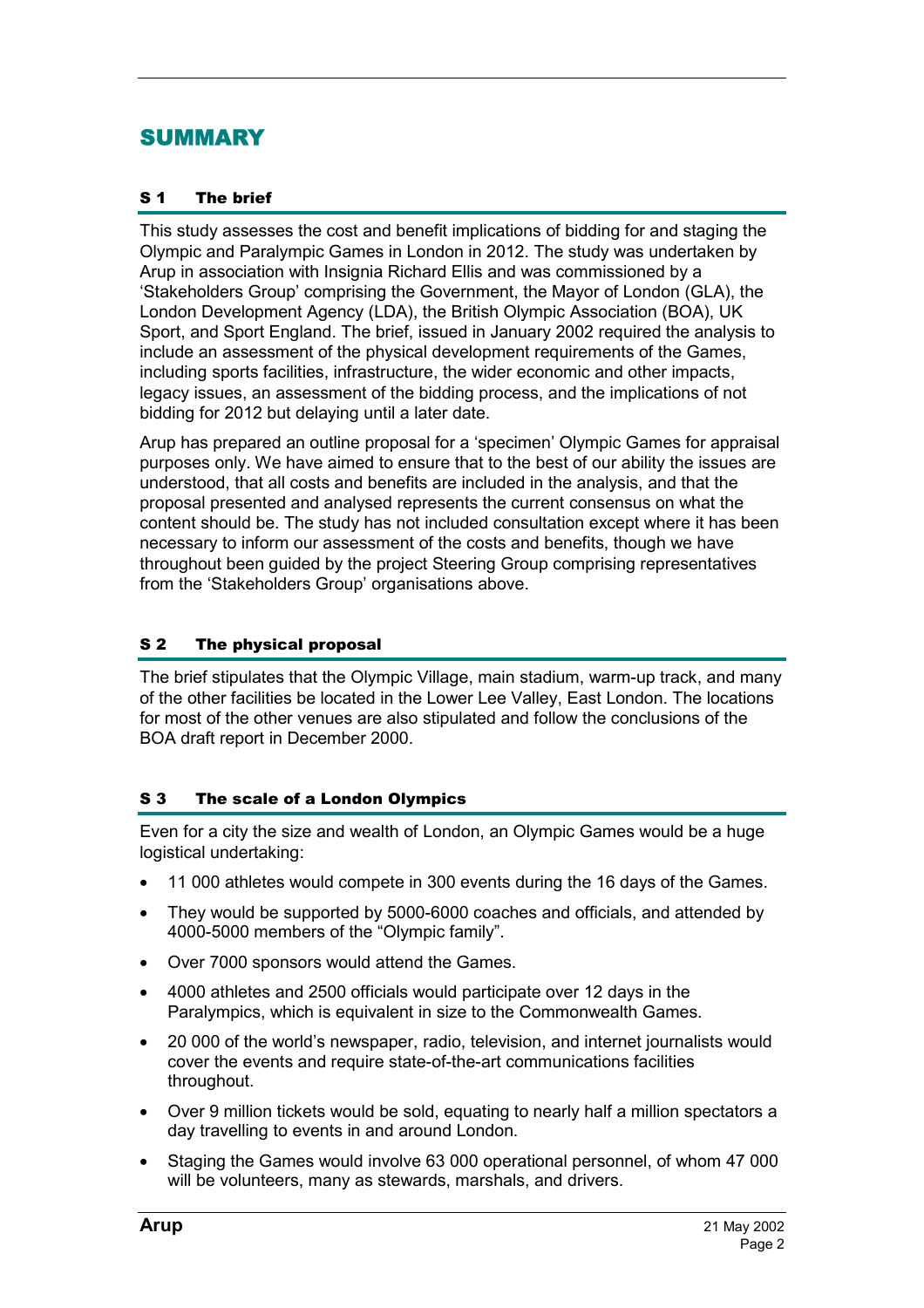# <span id="page-3-0"></span>S 4 Practical implications of a London Olympics

The most significant practical implications of the Olympics for London during the period of the Games are for transport, accommodation, and security.

## **Transport**

With the addition by 2012 of Heathrow's Terminal 5 and the present expansion at Stansted, London's airports will easily have sufficient capacity for overseas visitors. Other, regional, airports will give additional international connections. The Channel Tunnel Rail Link through Stratford will also be running.

The athletes, Olympic family and media will require reliable routes, traffic management, and vehicles to ensure smooth, efficient travel to events at all times. Provision for the athletes will be a major consideration in the IOC decision. In addition, on a peak day up to 150 000 spectators will travel to the Olympic Zone for the morning session, 125 000 of them from or through central London.

Transport will therefore need to be managed to an unprecedented degree. However, if an Olympic Transport Agency (which could be a subsidiary of Transport for London) is set up with sufficient powers for it to effectively allocate demand to capacity, the projected flows can be accommodated without delays and without unacceptable disruption to normal travel in London.

Such a network management approach is essential for a London Olympics. It will be necessary irrespective of implementation of Crossrail and/or the River Crossings, and can provide transport for the Games with or without them. Nevertheless Crossrail would greatly improve capacity and accessibility to Stratford, and this being the case, immediate decisions must be taken for the project to be ready in time for 2012.

# Accommodation

Depending on the ticket allocation, 80 000 - 100 000 hotel and hostel rooms will be required to accommodate the IOC family, media, spectators, and those who accompany them. However, by 2012 there will be at least 200 000 hotel and hostel rooms in and around London. Even on the higher assumption of 33% of tickets being allocated to overseas visitors, and taking into account the typically lower number of London tourists in August, the displacement of normal hotel visitors to London will not exceed 60%.

#### **Security**

The security operation to ensure that the Games can take place free from terrorist attack will be extensive. The attacks at Munich in 1972 and Atlanta in 1996 made Olympic security an increasingly important and expensive issue, and of course 11 September brought a new intensity of focus to the global terrorism threat. In due course a detailed analysis of the security implications of all the arrangements will be required. It may be necessary to close certain transport sites for the duration of the Games, but current Metropolitan Police thinking is that there are other solutions to minimise the risks they pose, and these costs have been included in the analysis.

A provisional sum has been included for the cost of all security for the Olympics following consultation with the Metropolitan Police and based on the experience of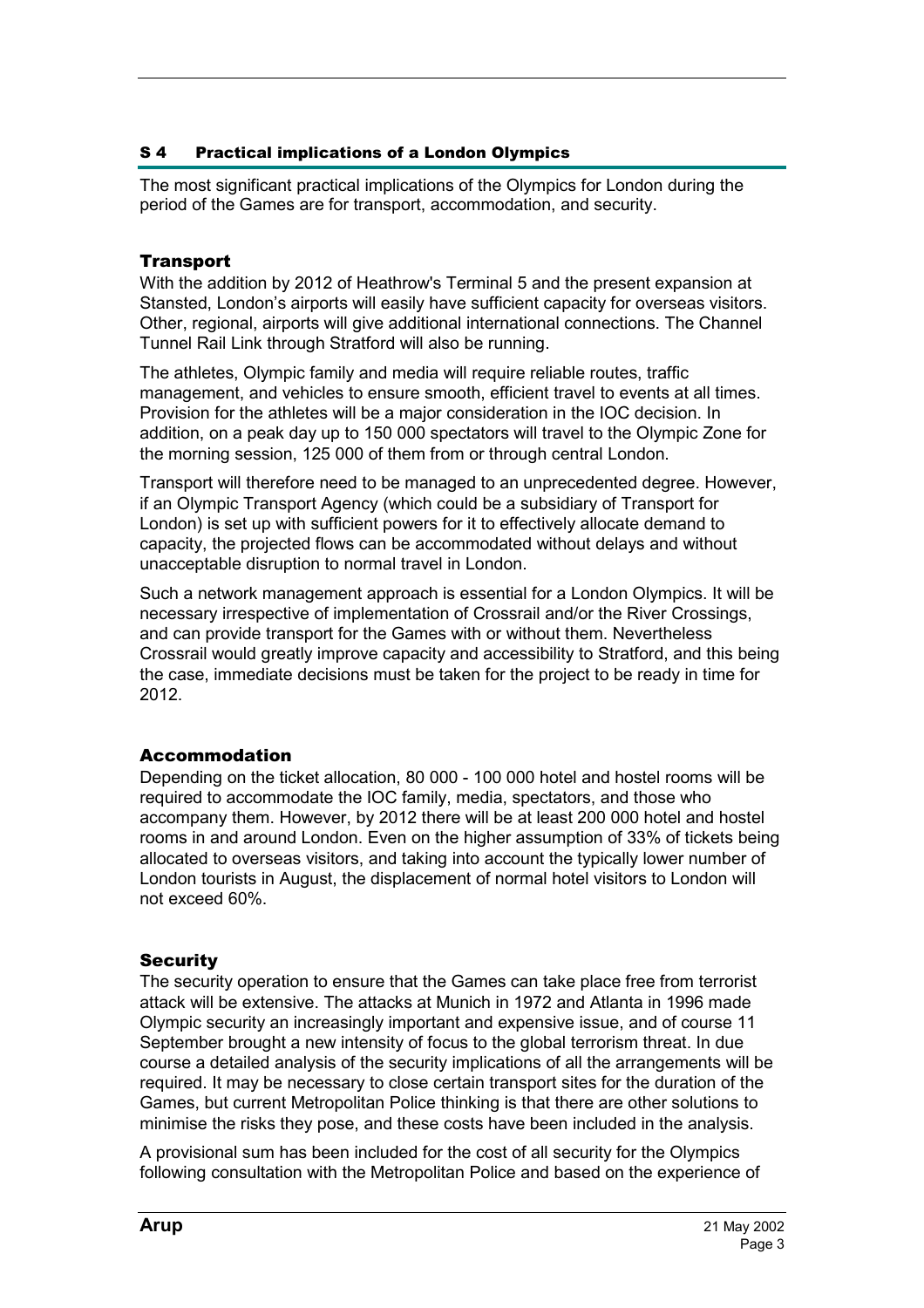<span id="page-4-0"></span>Sydney 2000 and Salt Lake City 2002. Security for the Olympic Zone will be chargeable against Olympic income, but the public sector will have to pay for additional security elsewhere in London.

# S 5 Organisation and delivery

It is critically important that implementation agencies exist with sufficient powers and resources to ensure that all the preparations are in place in time for 2012, and that the potentially very expensive risks are managed so that they are reduced to a minimum. These agencies are crucial: (a) for a credible bid; (b) for staging the Games if the bid is successful; (c) for managing costs and risks; and (d) for securing the wider benefits.

Without implementation agencies there can be no Olympic Games, and without effective agencies, national and London prestige is at risk. If the management of the event falls short of what is expected, the memory will be sour rather than positive. If concentration of sufficient powers and resources in agencies with an Olympic mission is not politically acceptable, it would be better not to bid for the Games.

The four key delivery agencies needed to procure, co-ordinate and manage a London Olympic Games are:

- $\bullet$  **LOCOG** (London Organising Committee for the Olympic Games) set up in 2005; this is a requirement of the IOC's host city contract and will be a company limited by guarantee with responsibility for staging the Games;
- $\bullet$  an **Olympic Development Agency** in place from 2005, responsible both for implementation of the £413 million facilities and infrastructure budget to prepare for the Games, and also for regeneration of the Lower Lee Valley;
- $\bullet$  an **Olympic Transport Agency** in place by 2009 to plan and manage all aspects of transport for the Games, including providing the fleets of vehicles for transporting athletes and the IOC family as well as spectator travel;
- $\bullet$  an **Operational Command Unit within the Metropolitan Police Service** set up in 2009 to be responsible for all aspects of Olympic security. It would take responsibility for the entire security operation so that it balances risk with cost, can respond effectively to whatever threats arise, and is closely co-ordinated with the activities of LOCOG and the Olympic Transport Agency.

# S 6 Financial appraisal

The costs and revenues included in the analysis are our best estimates based on the information currently available to us. In the absence of agreed project objectives and outputs and an apportionment of obligations and responsibilities between the various agencies, this appraisal is a hybrid between a cash flow business plan and a conventional cost benefit analysis. We have built up the attributable costs and incomes for bidding, preparing and staging the Games, made provision for risk, and estimated the residual values of the assets created. This produces a total direct cash flow for LOCOG and all the public sector agencies that ultimately must provide the investment and the guarantees. From a commercial point of view this would produce a cash deficit (or surplus) if, hypothetically, one agency was responsible for everything. The additional benefits, both quantified and unquantified, must justify the funding gap and the risk.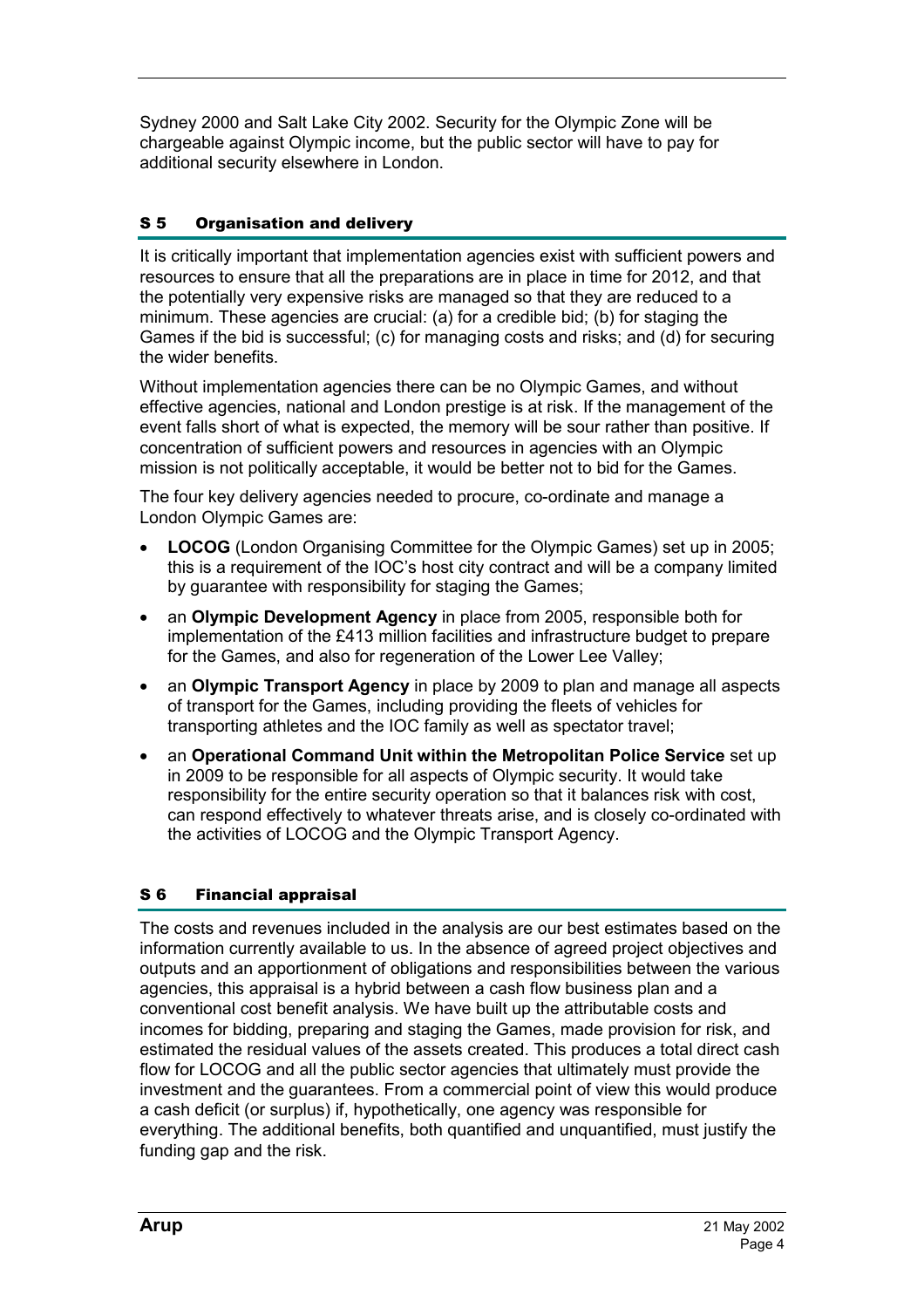|                                                                                                    | <b>Expenditure</b><br>£m | <b>Income</b><br>£m | <b>Surplus/deficit</b><br>£m |
|----------------------------------------------------------------------------------------------------|--------------------------|---------------------|------------------------------|
| <b>Bidding for the Games</b>                                                                       | 13                       | 7                   | -6                           |
| Operating account for staging the<br>Games                                                         | 779                      | 864                 | +85                          |
| Elite sport development programme                                                                  | 167                      | 0                   | -167                         |
| Capital cost of infrastructure and<br>facilities                                                   | 403                      | 0                   | -403                         |
| Land purchase and residual value<br>(including value of remaining<br>buildings and infrastructure) | 325                      | 431                 | +106                         |
| <b>Cash flow balance</b>                                                                           | 1687*                    | 1302                | $-385$                       |
| Provision for risk                                                                                 | 109                      |                     | -109                         |
| Cash flow including risk<br>. .                                                                    | 1796                     | 1302                | -494                         |

## <span id="page-5-0"></span>Figure S1 Summary Financial Analysis (NPV discounted at 6%)

**Notes** 

All figures at based on 2002 prices discounted to present value at 6%

The costs and incomes are totals and have not been apportioned to LOCOG

The 'specimen' Olympic Games we have costed has two alternative legacies for the Olympic Stadium (football or athletics) and two alternative Olympic Village locations in the Lower Lee Valley. The lowest cost option has been used for the costs and benefits in Figure ES1. The Net Present Value is minus £385 million with financial characteristics that include:

- the net cost of bidding for the Games estimated at £6 million, which is assumed to be the public sector contribution to the bid;
- $\bullet$  surpluses from staging (£85 million) and land value (£106 million including the legacy value of the buildings constructed);
- these surpluses covering approximately 45% of the cost of the infrastructure (£403 million);
- the Olympic Village assumed to be developed by others for the legacy on a commercial basis and so only the land cost/value is attributable; and
- $\bullet$  provision made for an elite sport development programme (£167 million) for which there are no quantified benefits.

# S 7 Risk

In the absence of a detailed risk assessment we have used sensitivities to estimate overall risk. Our sensitivity analysis shows the financial deficit as sensitive both to substantial cost over-run and to a lesser extent to a substantial reduction in media income. It would also be sensitive to a greatly reduced ticket income, but we think it very unlikely that a London Olympics would fail to sell the number of tickets we have assumed.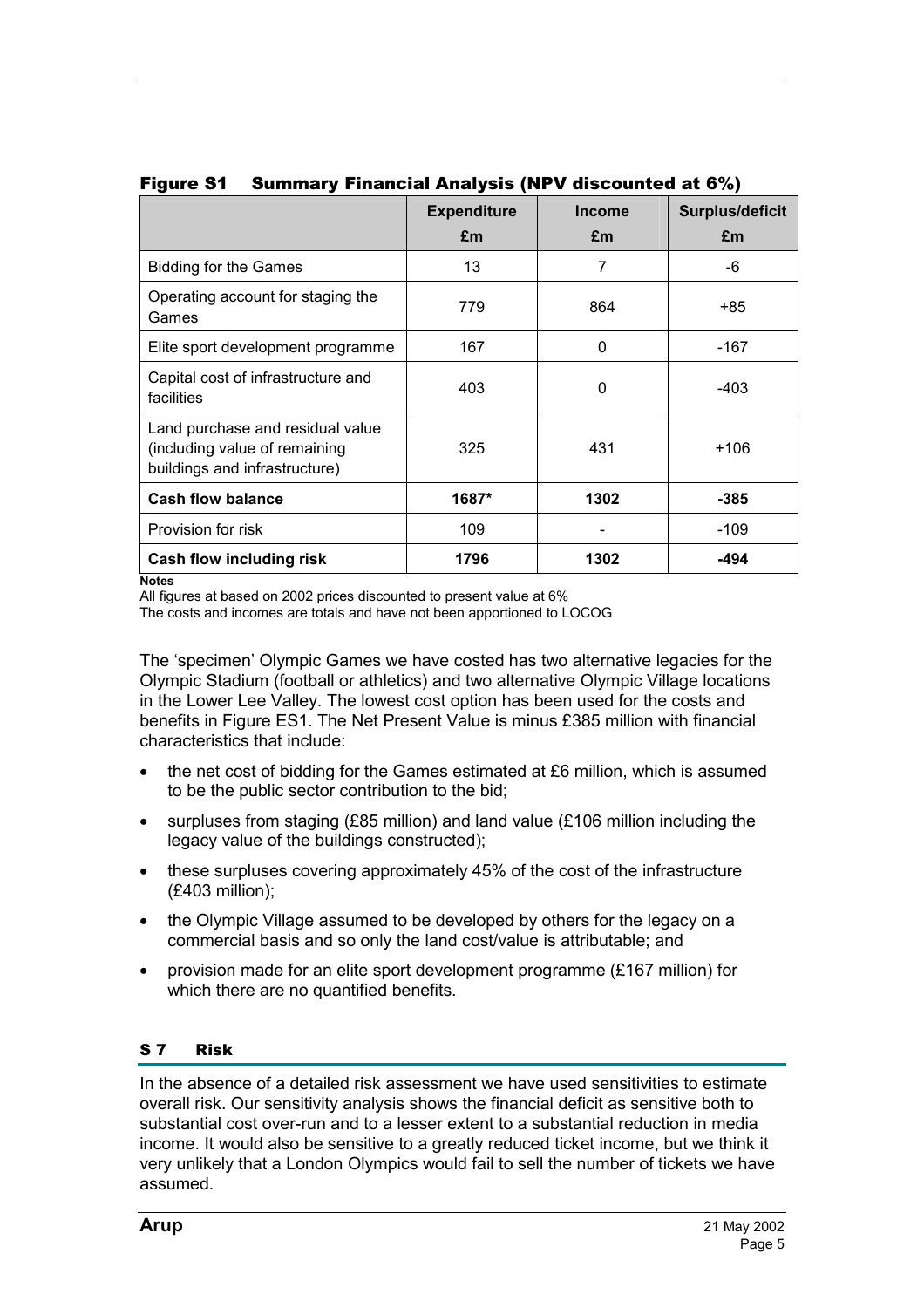<span id="page-6-0"></span>The risk assumption used in Figure ES1 is that all bidding and staging costs will be 5% higher than estimated and that capital costs will be 30-50% higher than estimated in the last three years before the Games as the deadline for completion approaches. These provisions total £109 million, making a total deficit of £494 million. We have not included a provision for reduced media income because it is just as likely to be higher than estimated as lower. The opportunity therefore cancels out the risk.

As well as the risks associated with the estimates of cost and income, there are inevitably risks attached to implementation of the physical and transport proposals, to the technology requirements of the Games, and to security (including the threat of a major terrorist attack a year or two before the Games which could impact not only on cost but on ticket revenues and tourism benefits). These risks will need to be taken into account in the decision whether or not to bid, but should be set against the opportunities to avoid or mitigate risk through management, anticipation, and planning.

# S 8 Quantified costs and benefits

We then made estimates of the quantifiable additional benefits to the UK economy of income from the net increase in tourists and other wider economic effects of the Games to produce an appraisal of the total quantifiable costs and benefits.

|                                          | <b>Expenditure</b><br>£m | <b>Income</b><br>£m | Surplus/deficit<br>£m |
|------------------------------------------|--------------------------|---------------------|-----------------------|
| Cash flow including risk                 | 1796                     | 1302                | -494                  |
| Additional tourism income                | $103*$                   | 280-610             | $+280 - +507$         |
| Other quantified benefits                | 0                        | 69                  | +69                   |
| <b>Total cashflow including benefits</b> | 1899                     | 1651-1981           | $-145 - +82$          |

Figure S2 Summary cost-benefit analysis (NPV discounted at 6%)

\* Additional investment to secure additional tourism for higher income forecast

# Growth in tourism

For our low net additional tourism figure, we have made a relatively conservative estimate (that there would be an increase in tourism during the years 2011-13 equivalent to 20% of the additional tourism attracted for the event itself) of the impact of the Olympics on the national economy based on an assumption that no special effort will be made to attract tourists and the effect before and after the Games will be limited and short-lived. However, if the opportunity is seized, we consider there is great potential for the Olympics to be used as a catalyst to increase tourism to Britain in the long term, and an assumption similar to the effect estimated for other Olympic cities has been used for our high tourist estimate. This is a second order effect, but if it is considered attributable to the Olympics, we estimate that it could eliminate the financial deficit.

# Other quantified benefits

Around £70 million of the other benefits is an estimate of the fiscal impacts of the growth in the economy attributable to the Olympics. The remainder is for the local effects of creating around 3000 full-time equivalent jobs in the east London economy.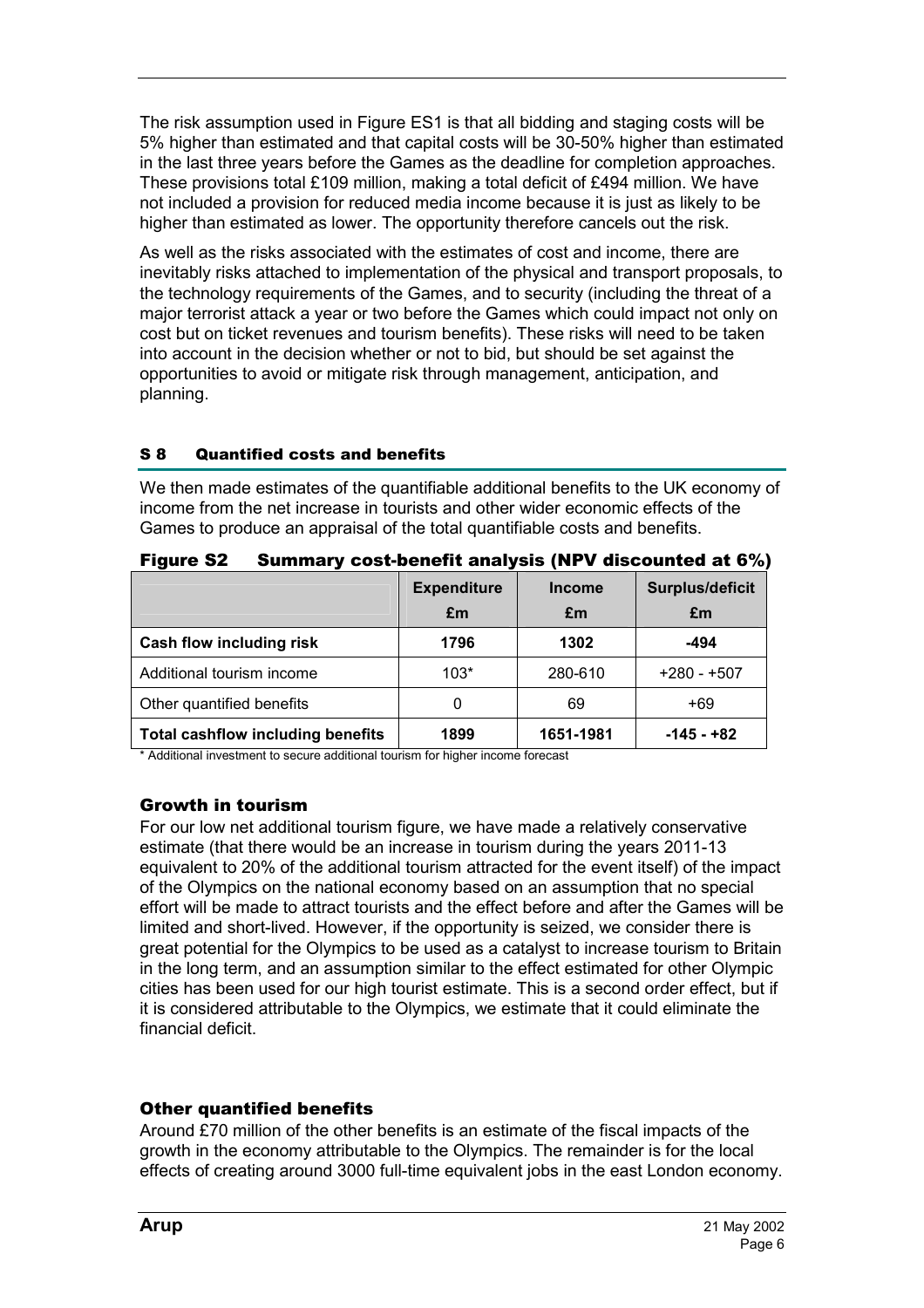<span id="page-7-0"></span>We have made no estimate of the other regeneration effects, nor have we included any advantage for the 100ha of land that would be developed except insofar as it is reflected in the land values before and after.

Figure ES2 shows that the quantified net total ranges from minus £145 million to plus £82 million, depending on the income from additional tourism.

#### S 9 Unquantified benefits and legacies

There are a range of benefits and legacies that we have not been able to quantify in this study, but which would have a significant impact, and should be taken into account when deciding whether or not a bid is viable. An optimal legacy package needs to be developed covering all the potential advantages of a London Olympics in order to obtain maximum value for money to offset against any financial deficit.

# National prestige

Staging the Olympics would have important community, social inclusion, cultural, and educational benefits for both the local East London community and the nation as a whole. Also, as well as the 'feelgood factor', there would be a legacy of over 47 000 trained volunteers.

# Uses of the facilities

Much could be done to further exploit the physical legacies of the Games. Very little of the cost of the Olympic Village is attributable, as it will be funded for legacy use and the most cost-effective way of providing for most minority sports is by smaller expenditure on temporary facilities and adaptations.

# **Cultural**

The Olympics would provide an opportunity to promote the cultural diversity of London and of the local communities directly adjacent to the Olympic Zone. Careful planning and capacity building in the run-up to the Games will deliver opportunities to improve social cohesion through the promotion of diversity and inclusiveness of minority ethnic communities and disabled groups.

# Sporting performance

As well as promoting participation in sport across the nation, the Olympics would leave a legacy of facilities including a new stadium and aquatics centre in East London. The key to delivering these benefits is effective identification and planning of linkages between the event, its exposure, heightened public interest, and sports development programmes. Pro-active programmes are also required to engage and secure ongoing participation. This means improving capacity across a range of areas including facilities, coaching, volunteer recruitment, and club management.

# Levering investment

It would be surprising if an event of such high profile and so prestigious as the Olympics did not generate opportunities for attracting inward investment. Both Atlanta and Sydney claimed that the global marketing opportunity created by their Olympics was instrumental in attracting inward investment, though neither final report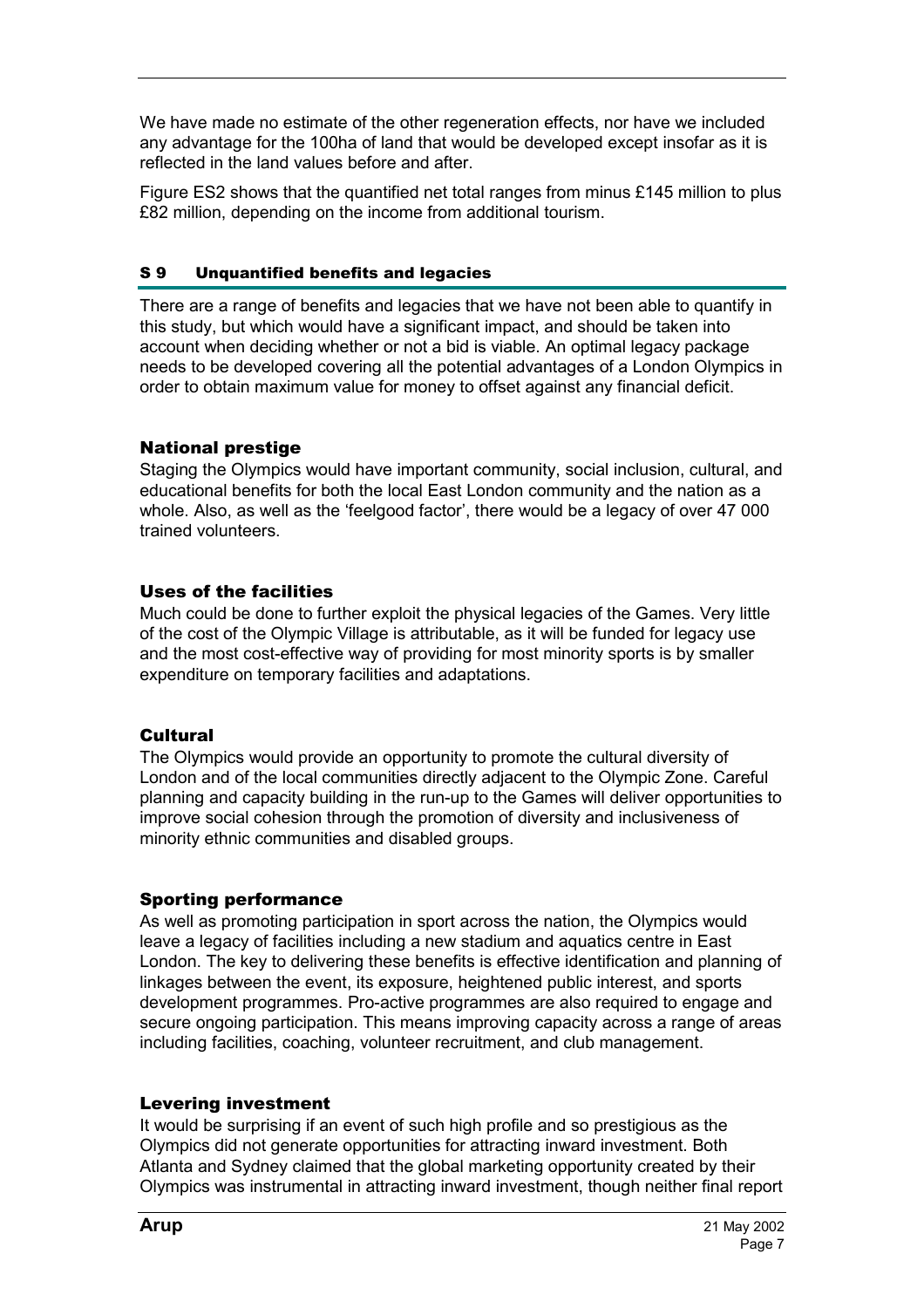<span id="page-8-0"></span>is explicit as to the extent of this effect. For London the effect is likely to be less pronounced because it already enjoys a very high international profile and we have not included it in our quantitative appraisal.

# S 10 Olympic developments and regeneration

The overwhelming majority of the investment in physical facilities for the Olympics will be located in the Olympic Zone in the Lower Lee Valley. This is predominantly an area of low intensity uses and physical dereliction in boroughs suffering high unemployment and multiple deprivation. A crucial issue will be the extent to which it is possible to integrate Olympic developments with wider regeneration initiatives in Stratford and the Lower Lee Valley.

The possibility exists to build a new mixed use commercial and residential area centred on the Lower Lee Valley that will carry the Olympic cachet and will for all time be identifiably the 2012 Olympic Zone. If this vision is to be achieved, it will first be necessary to ensure that the Olympic developments themselves leave a strong, viable, long-term legacy that can be used for many years as a flagship to attract continuing investment into the area. It will be equally necessary to ensure that the projects are part of an attractive and successful urban design concept that includes lively neighbourhoods, distinguished architecture, and quality environments.

At this stage we have prepared a preliminary layout as a starting point for discussion, and we set out the issues and opportunities that should be explored. We have not yet attempted to evaluate the scale of the opportunity as to do so would require discussions with local interests and, at least in outline, preparation of proposals for integrating the Olympics with other regeneration initiatives in the area. We nevertheless believe there are numerous possibilities to harness the Olympic investment and effects to create investor interest in the Olympic Zone and the wider area, to build property values, and accelerate the enormous task of redevelopment and restructuring in the Thames Gateway.

#### S 11 Experience from Sydney & Atlanta in quantifying the indirect and non-financial benefits

Quantifying indirect and non-financial benefits is fraught with difficulties of estimation, valuation and attribution, particularly for an ex ante evaluation. The £350-£680 million benefits estimated in this appraisal should be compared with assessments of other events such as:

| • Atlanta Olympics | £3.2 billion in tourism                                      |
|--------------------|--------------------------------------------------------------|
| • Sydney Olympics  | £4.2 billion of which £2.4 billion was additional<br>tourism |

Although international comparisons can be difficult, it is useful to make a comparison with Sydney because of its perceived success despite issues of legacy with some of the facilities. Figures for Sydney have been obtained from the IOC official report, released in May 2002, and Ministerial statements reported in the press. The major differences in staging costs and revenues between Sydney and our proposal for London are the additional costs anticipated for security and higher anticipated revenues due to larger spectator capacity and growth in sponsorship and media income. Differences are due to attribution of costs and revenues between the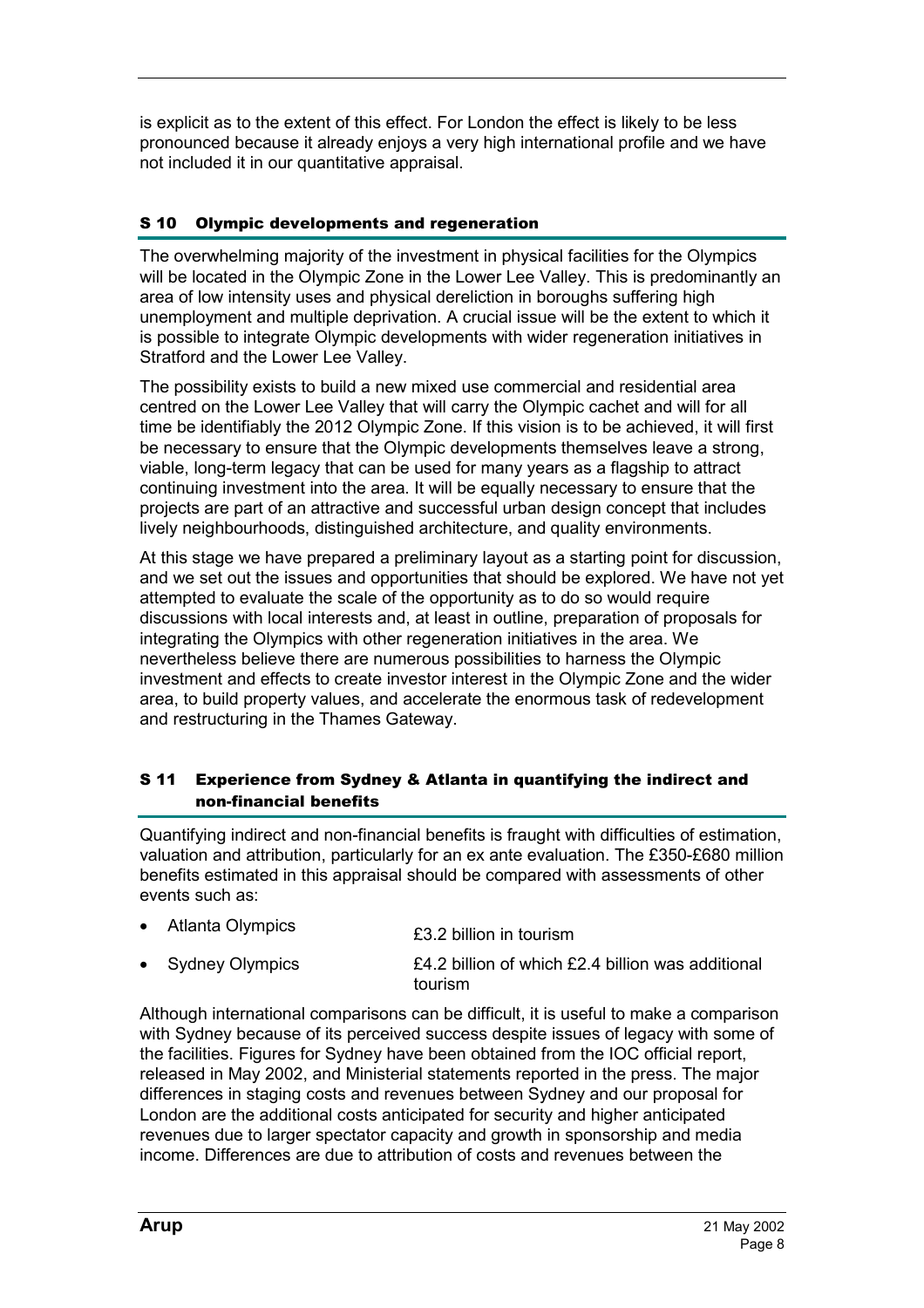<span id="page-9-0"></span>different stakeholders and uncertainty over the full coverage of costs and revenues in the Sydney report.

Currently there is a huge difference between the figures reported for Sydney and Atlanta for anticipated tourism and other benefit revenue flows, and our estimates for London. The main differences are that our estimates are limited by the number of years the effect will last and the attribution of growth in tourism to the Games. It is our view that we have applied conservative assumptions for both these issues in the case of London.

| £*million (out turn<br>figures) | <b>Costs</b> | <b>Revenues</b> | Surplus/deficit |
|---------------------------------|--------------|-----------------|-----------------|
| Staging (SOCOG)                 | 793          | 883             | +90             |
| Infrastructure                  | 1,221        | 432             | $-789$          |
| Elite Sports                    | 233          |                 | $-233$          |
| Tourism benefits                | 5            | 2,448           | $+2,443$        |
| Other benefits**                |              | 1,785           | $+1,785$        |
| Total                           | 2,252        | 5,548           | $+3,296$        |

|  | <b>Figure S3</b> Sydney - summary costs & revenues |
|--|----------------------------------------------------|
|--|----------------------------------------------------|

\* Based upon 1 December 2000 exchange rate of £0.37 = A\$1, US\$1 = A\$1.89

\*\* Other benefits include: Inward Investment - £219,780,000, Exports - £1,110,000,000 Conference bookings -

£233,100,000, Olympic contracts for local businesses - £222,000,000.



#### Figure S4 Sydney costs and revenues

#### S 12 Postponing a bid until 2016 or later

The implications for postponing a bid for the Games until 2016 or later are:

- A delayed Stratford/Lower Lee Valley-based bid would entail a much more serious threat of blighting much-needed regeneration, though there would be advantages in greater certainty over the availability of major new transport infrastructure. In view of the priority and expectation for regeneration in the area, we think it would be very unattractive politically.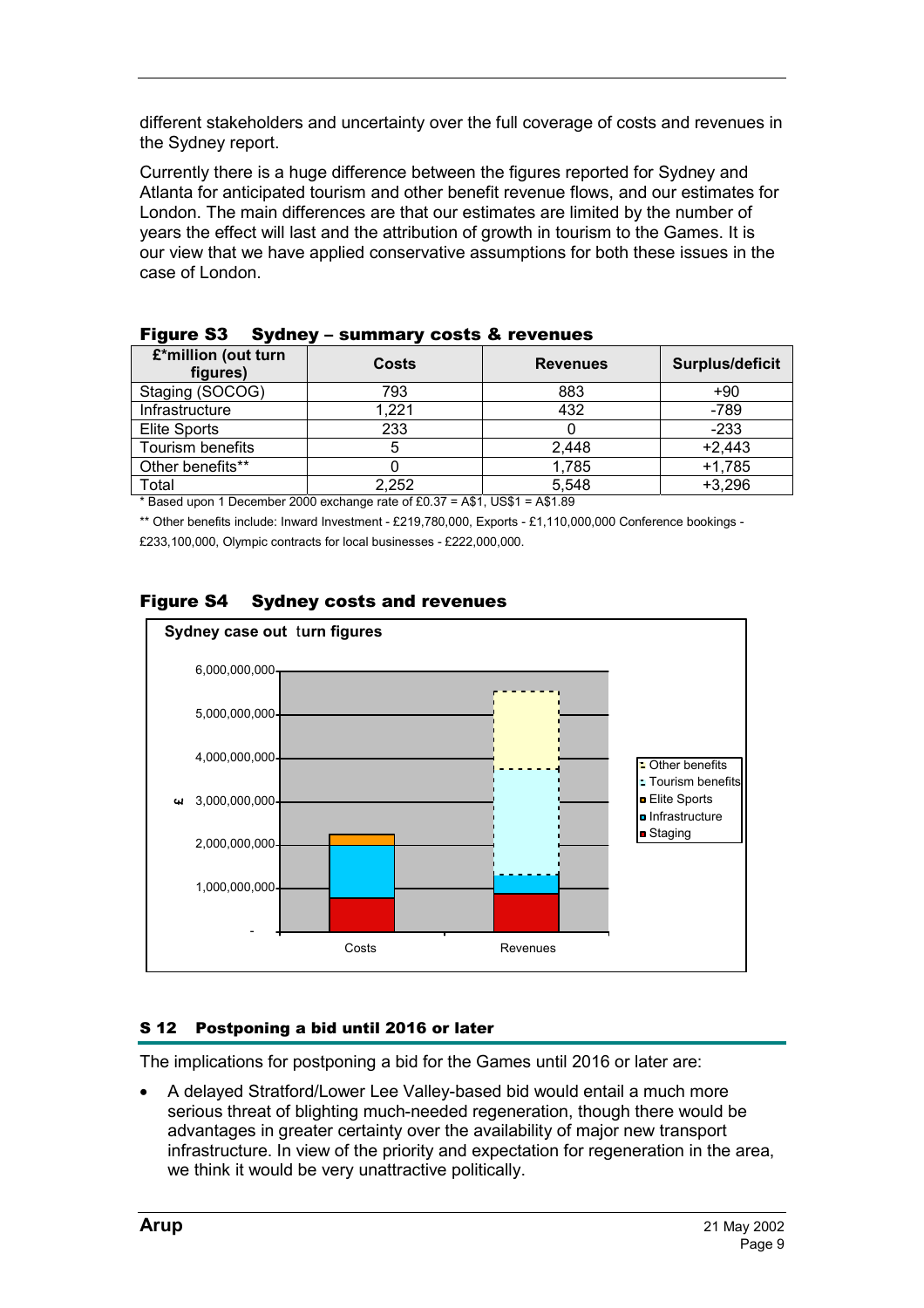- <span id="page-10-0"></span>- Nowhere else in East London would be able offer such an attractive proposal, particularly because of Stratford's transport capacity and connectivity, and most areas would raise the same issues concerning blight.
- - An alternative location elsewhere in London would need to combine the transport capability with large sites becoming available in five to 10 years' time: there are no obvious candidates at this stage.
- $\bullet$  The only way to avoid the additional blight would be to plan the redevelopment so that the permanent facilities and development at Stratford could accommodate a future Olympics.
- A bid for 2016 or beyond would almost certainly look very different from a bid for 2012. Further work much nearer the time would be required to identify whether any suitable potential sites would be available for such an undertaking.

# S 13 Timetable

The IOC issued their provisional deadlines for selecting the Host City early in March 2002. It covers a period of 27 months - from the IOC invitation to National Olympic Committees to submit Applicant Cities, to the election of the Host City for the 2012 Olympic Games in July 2005.

| 2003          |                                                |
|---------------|------------------------------------------------|
| May (early)   | IOC circular to BOA inviting to submit UK      |
|               | Applicant City.                                |
| 15 Jul        | BOA informs IOC of Applicant City (London).    |
|               |                                                |
| 2004          |                                                |
| 15 Jan        | Applicant City's IOC Questionnaire submitted.  |
| May/Jun       | Acceptance of Candidate Cities by IOC.         |
| 13-29 Aug     | Athens Olympic Games.                          |
| Jun/Nov       | Preparation of Candidate Files.                |
| 15 Nov        | London Bid (Candidate Files) to IOC.           |
| Nov/Jan (est) | IOC analysis of Candidate Files.               |
|               |                                                |
| 2005          |                                                |
| Feb-Mar       | IOC Evaluation Commission visits Candidate     |
|               | Cities.                                        |
| May (early)   | Evaluation Commission report.                  |
| Jul           | Election of Host City for 2012 by IOC Session. |
|               |                                                |
|               |                                                |

# Figure S5 Provisional IOC bidding timetable

# S 14 Bidding & losing

Should London bid for the Games but be unsuccessful in securing the nomination, there are still significant non-quantifiable benefits to be gained from deciding to bid.

The most important benefit will be the potentially catalytic impact on the regeneration of the Lower Lee Valley, by facilitating the assembly of sites and allowing a strategic approach to redevelopment within the area. Regeneration benefits to the area during the bidding phase can be realised through careful planning during the further development of the Olympic masterplan so that an alternative 'bidding and losing' masterplan is developed and is an integral part of the Olympic proposal.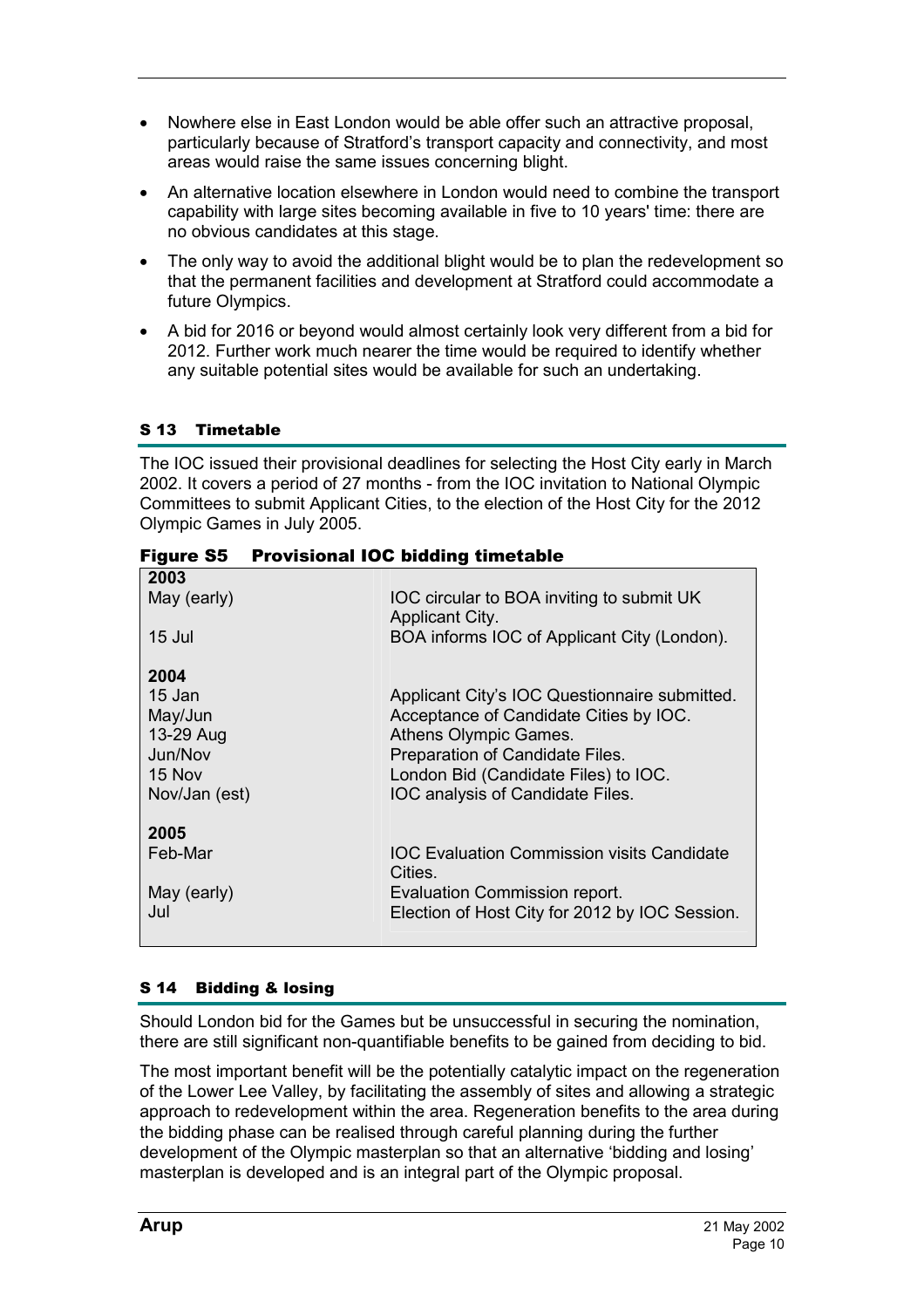<span id="page-11-0"></span>Irrespective of whether it is successful or not, a well-managed bid would also have the potential to deliver prestige and promotion benefits both to East London and to the UK as a whole.

## S 15 Conclusions

#### **Our overall conclusions on the evaluation are:**

- - Bidding for and staging the Olympics in London in 2012 as set out in our 'specimen' proposal would produce a net surplus in the order of £79 million (NPV discounted at 6%). The cost of bidding is £13 million (NPV discounted at 6%).
- $\bullet$  The capital costs associated with land assembly, the construction of new sporting venues, and the infrastructure required to facilitate staging the Games (including a provision for risk) are projected to exceed anticipated land and infrastructure values by £297 million (NPV discounted at 6%).
- $\bullet$  The overall net costs of the physical infrastructure and costs of staging the Games exceed the staging and land disposal revenues by £494 million including a provision for risk (NPV discounted at 6%). This pattern of net costs is in line with recent Games and it is highly improbable that the Games could be staged without incurring such a deficit.
- - The quantified wider benefits, mainly from additional tourism, are estimated to range from £349 million to £679 million, leading to an overall cashflow position of between minus £145 million and plus £82 million. Our estimate of these wider benefits is conservative when compared to evaluations of recent Olympic Games.
- $\bullet$  There is scope to increase the benefits from the physical legacies (and tourism) through changes and additions to the 'specimen' proposal.
- - There are benefits that we have not been able to quantify within the scope of this study, including the potential for the Olympics to boost regeneration in the Lower Lee Valley and Thames Gateway, and to attract additional inward investment. We believe there to be major long-term advantages in exploiting a co-ordinated approach, especially for local regeneration. If these benefits are realised, then on the basis of the figures presented above there will be a further substantial net economic benefit associated with securing the Games for London.

Overall, there is considerable potential to improve the financial profile of the 'specimen' proposal through further development, though there will remain a large net cash deficit to be justified by the wider economic, social, sporting and cultural benefits. In our view it should be possible to develop the specimen proposal so that the quantified benefits exceed the costs.

If all levels of government and other agencies are committed to a common proposal, the potential advantages of a 2012 Games centred on the Lower Lee Valley can be developed into a world-beating Olympic bid.

The most important ingredient of success will be the political priority to pursue both the nomination, and if successful the staging of the Games, wholeheartedly. The Olympics will require a concentration of political focus and priority in favour of Olympic sports, East London, and tourism.

# Figure S6 Arup case costs and benefits (NPV discounted at 6%)